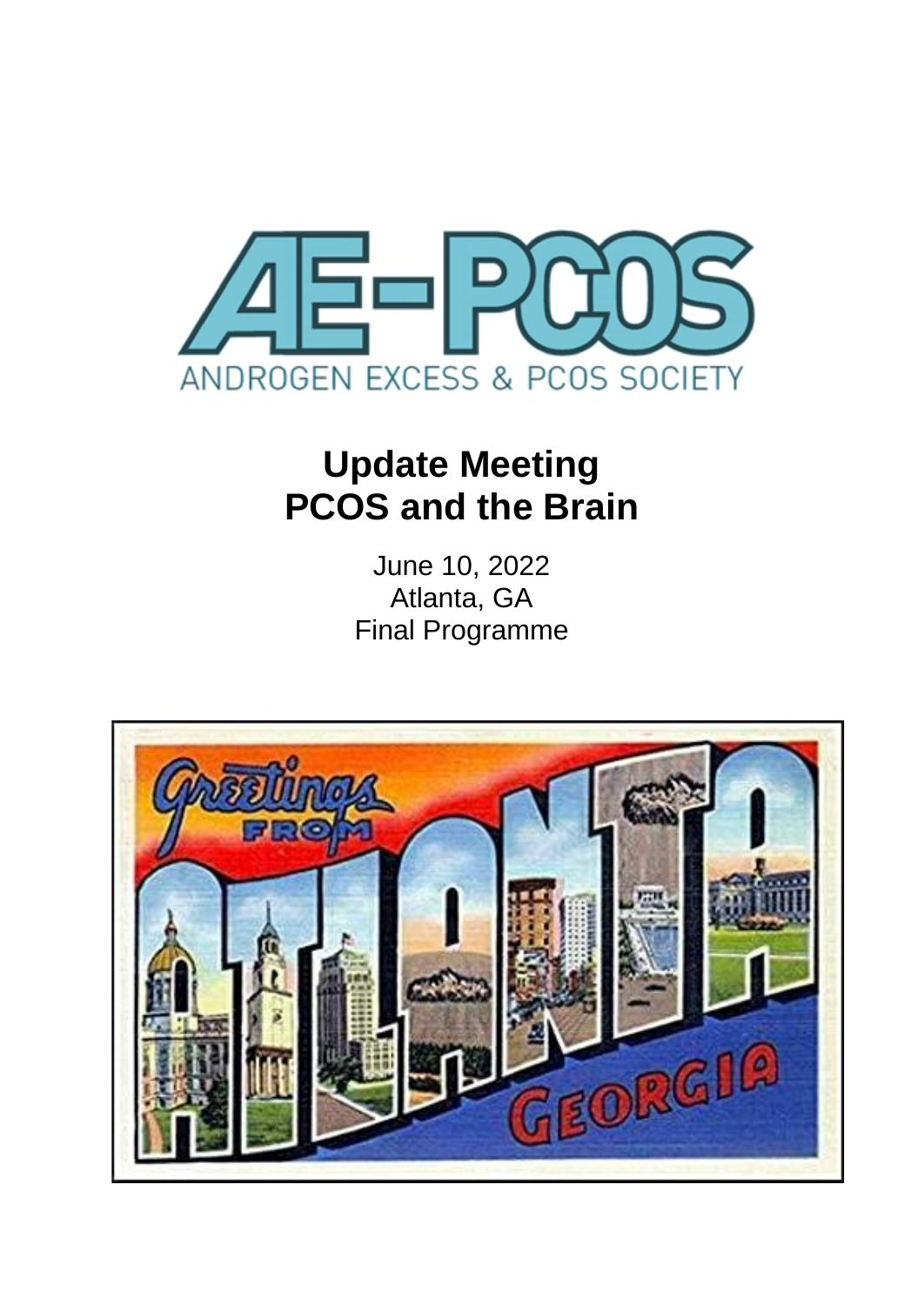| June 10, 2022 8:00 a.m.- 5:00 pm EST    |                                                            |                                                                                                                                                                                                       |  |
|-----------------------------------------|------------------------------------------------------------|-------------------------------------------------------------------------------------------------------------------------------------------------------------------------------------------------------|--|
| <b>Time</b>                             | <b>Speaker</b>                                             | <b>Topic</b>                                                                                                                                                                                          |  |
| $8:00 - 8:30$ am<br><b>REGISTRATION</b> |                                                            |                                                                                                                                                                                                       |  |
| $8:30 - 8:40$ am                        | <b>Kathy Hoeger</b><br>Paolo Giacobini /<br>Joop Laven     | Welcome and Overview: Update<br>Meeting 2022                                                                                                                                                          |  |
| <b>Session I:</b>                       |                                                            |                                                                                                                                                                                                       |  |
| 8:40-10:00 am                           | <b>Chairs: Kathy Hoeger and Joop</b><br>Laven              | <b>Basic research into brain</b><br>development in PCOS                                                                                                                                               |  |
| 8:40-9:05 am                            | <b>Whaljit Dhillo</b><br>(United Kingdom)                  | Neurokinine B and the PCOS<br>brain                                                                                                                                                                   |  |
| $9:05-9:30$ am                          | Paolo Giacobini<br>(France)                                | AMH and the PCOS brain                                                                                                                                                                                |  |
| $9:30-9:55$ am                          | Rebecca Campbell<br>(New Zealand)                          | GABA and the PCOS brain                                                                                                                                                                               |  |
| 10:00 10:30 am                          | <b>COFFE BREAK</b>                                         |                                                                                                                                                                                                       |  |
| <b>Session II:</b>                      |                                                            |                                                                                                                                                                                                       |  |
| 10:30-11:18 am                          | <b>Chairs: Paolo Giacobini and</b><br><b>Ricardo Azziz</b> | <b>Oral Presentations I</b><br>(from ENDO 2022 abstracts)                                                                                                                                             |  |
| 10:30-10:42 am                          | Alexandra Huffman                                          | Contribution of<br>Hyperandrogenemia to<br>Dysbiosis, Gut Inflammation, and<br><b>Dysregulation of Short-Chain</b><br>Fatty Acid Homeostasis in<br>Mouse Model of Polycystic<br><b>Ovary Syndrome</b> |  |
| 10:42-10:54 am                          | Adam Bonner                                                | <b>Direct Costs of Mental Health</b><br>Disorders in PCOS: Systematic<br><b>Review and Meta-Analysis</b>                                                                                              |  |
| 11:54-11:06 am                          | Ky'Era Actkins                                             | <b>Metabolic Disorders Genetically</b><br><b>Modify Polycystic Ovary</b><br>Syndrome through its Candidate<br>Hormones                                                                                |  |
| 11:06-11:18 am                          | <b>Christine Burt Solorzano</b>                            | Obesity is Associated with<br>Adolescent Hyperandrogenemia<br>in Girls Aged 6-18, National<br><b>Health and Nutrition Examination</b><br>Survey (NHANES) 2013-2016                                    |  |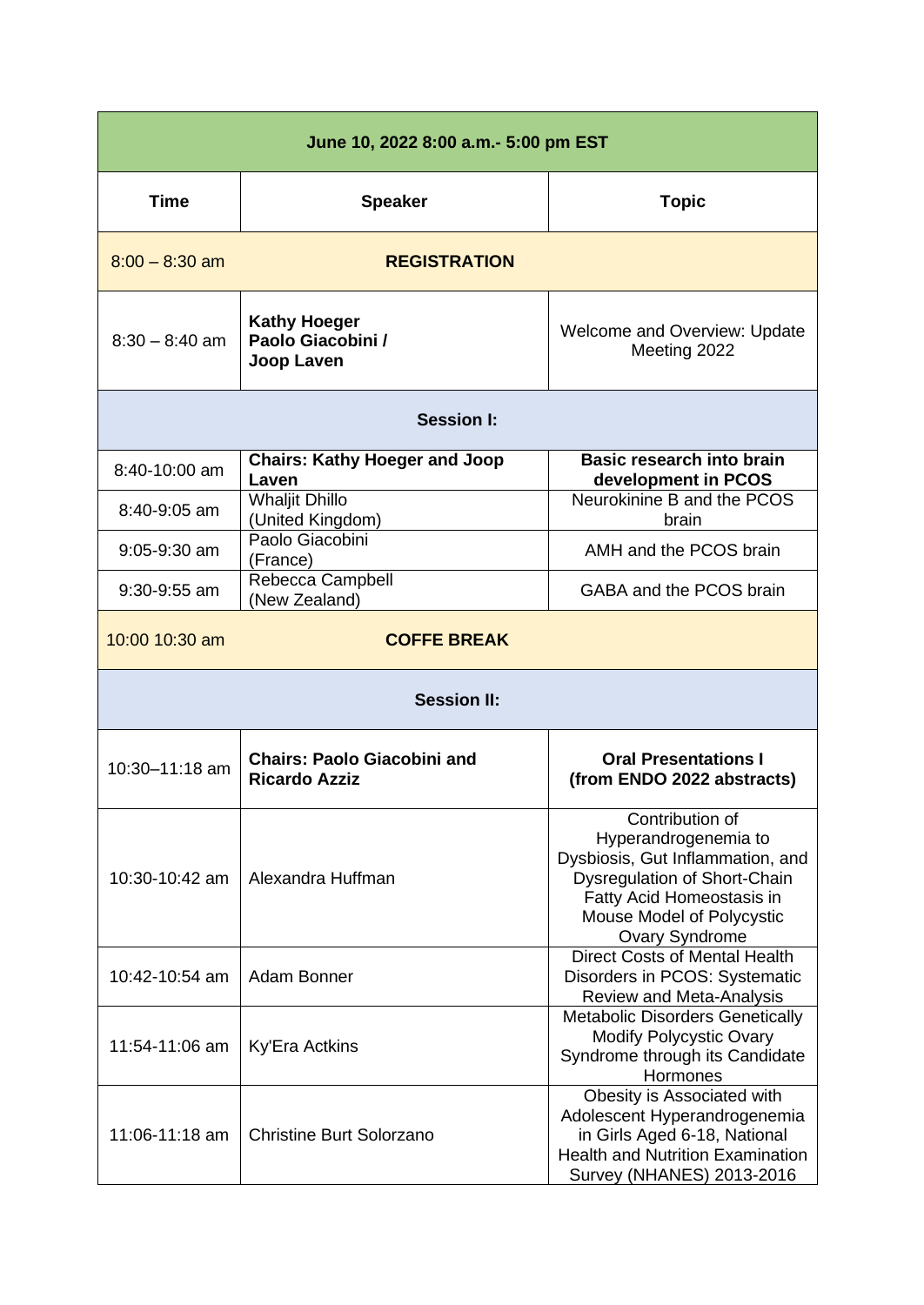| <b>Session III:</b>                     |                                                             |                                                                                                                                                                                                                                |  |  |
|-----------------------------------------|-------------------------------------------------------------|--------------------------------------------------------------------------------------------------------------------------------------------------------------------------------------------------------------------------------|--|--|
| 11:18-12:30 pm                          | <b>Chairs: Rebecca Campbell and</b><br><b>Tania Burgert</b> | Abnormal brain function in<br>women with PCOS (I)                                                                                                                                                                              |  |  |
| 11:20-11:45 am                          | <b>Christopher McCartney (USA)</b>                          | GnRH pulse frequency in PCOS                                                                                                                                                                                                   |  |  |
| 11:45-12:10 pm                          | Joop Laven<br>(The Netherlands)                             | Androgens and the PCOS brain                                                                                                                                                                                                   |  |  |
| 12:10-12:35 pm                          | Sarah Berga<br>(USA)                                        | β-endorphins and insulin and the<br>PCOS brain                                                                                                                                                                                 |  |  |
| <b>LUNCH BREAK</b><br>$12:35 - 1:35$ pm |                                                             |                                                                                                                                                                                                                                |  |  |
| <b>Session IV</b>                       |                                                             |                                                                                                                                                                                                                                |  |  |
| 1:40-2:28 pm                            | <b>Chairs: Anju Joham and Poli Mara</b><br><b>Spritzer</b>  | <b>Oral Presentations II</b><br>(from ENDO 2022 abstracts)                                                                                                                                                                     |  |  |
| 1:40-1:52 pm                            | Ricardo Azziz                                               | <b>Alterations in Nonesterified Free</b><br>Fatty Acids (NEFA) Trafficking<br>Rather Than Hyperandrogenism<br>Contribute to Variations in Insulin<br><b>Sensitivity Among Obese</b><br>Women with Polycystic Ovary<br>Syndrome |  |  |
| 1:52-2:04 pm                            | Alexis Oldfield                                             | Women with obesity display<br>defects in follicular recruitment,<br>selection, and dominance<br>alongside luteal phase<br>dysfunction during natural<br>ovulatory cycles                                                       |  |  |
| 2:04-2:16 pm                            | Kotaro Sasaki                                               | The developmental origin and<br>the specification of the adrenal<br>cortex in humans and<br>cynomolgus monkeys"                                                                                                                |  |  |
| 2:16-2:28 pm                            | Samar Rezg                                                  | MicroRNA-21 Ablation<br><b>Exacerbates Androgen-Mediated</b><br><b>White Adipose Tissue</b><br>Dysfunction and Impaired Insulin<br>Signaling in a Mouse Model of<br>Polycystic Ovary Syndrome                                  |  |  |
| <b>Session V:</b>                       |                                                             |                                                                                                                                                                                                                                |  |  |
| 2:28-3:45 pm                            | <b>Chairs: Anju Joham and Poli Mara</b><br><b>Spritzer</b>  | Abnormal brain function in<br>women with PCOS (II)                                                                                                                                                                             |  |  |
| 2:30-2:55 pm                            | <b>Bulent Yildiz</b><br>(Turkey)                            | Abnormal brain structure in<br><b>PCOS</b>                                                                                                                                                                                     |  |  |